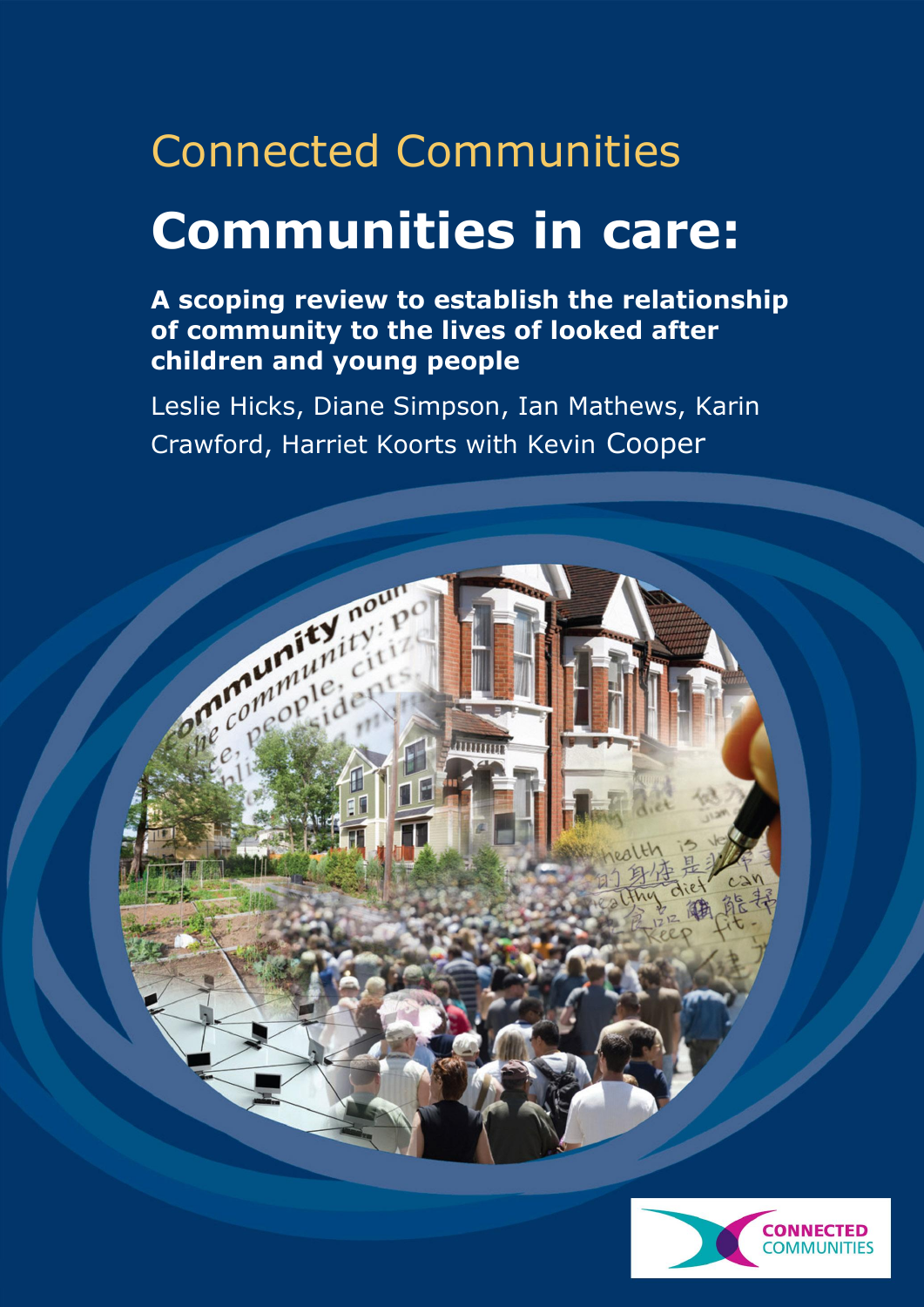## **Communities in care:**

# **a scoping review to establish the relationship of community to the lives of**

**looked after children and young people**

### **Leslie Hicks, Diane Simpson, Ian Mathews, Harriet Koorts with Kevin Cooper**

#### **Executive Summary**

Friendship networks and relationships with communities are important parts of the lives of looked after children and young people (LACYP). Much of legislation, policy, practice and research focuses on 'the care experience' itself, as distinct from young people's everyday lives and their connectivity with wider environments. Considerable lack of understanding remains about what being "in care" means. This often results in prejudice and stigma. Groups set up specifically for LACYP offer opportunities to develop networks and relationships with adults and young people, and to raise awarenesses. Transitions may happen early and be experienced frequently by LACYP, however, they can offer new opportunities and positive relationships with different people. Meaningful participation in communities such as schools is an important factor in developing stability in relationships. Concepts of participation and empowerment form part of an ecological framework which locates the community context as central to building resilience for LACYP. What constitutes community cohesion and connectedness for LACYP requires a fine balance between the interests of protection and participation. Successful interconnectedness is a matter of shared concern for all. The key challenge remains that of identifying how stable community relationships for LACYP may be strengthened and supported to dynamic mutual benefit.

#### **Researchers and Project Partners**

School of Health and Social Care, University of Lincoln

**Key words** looked after children; young people; participation; social networks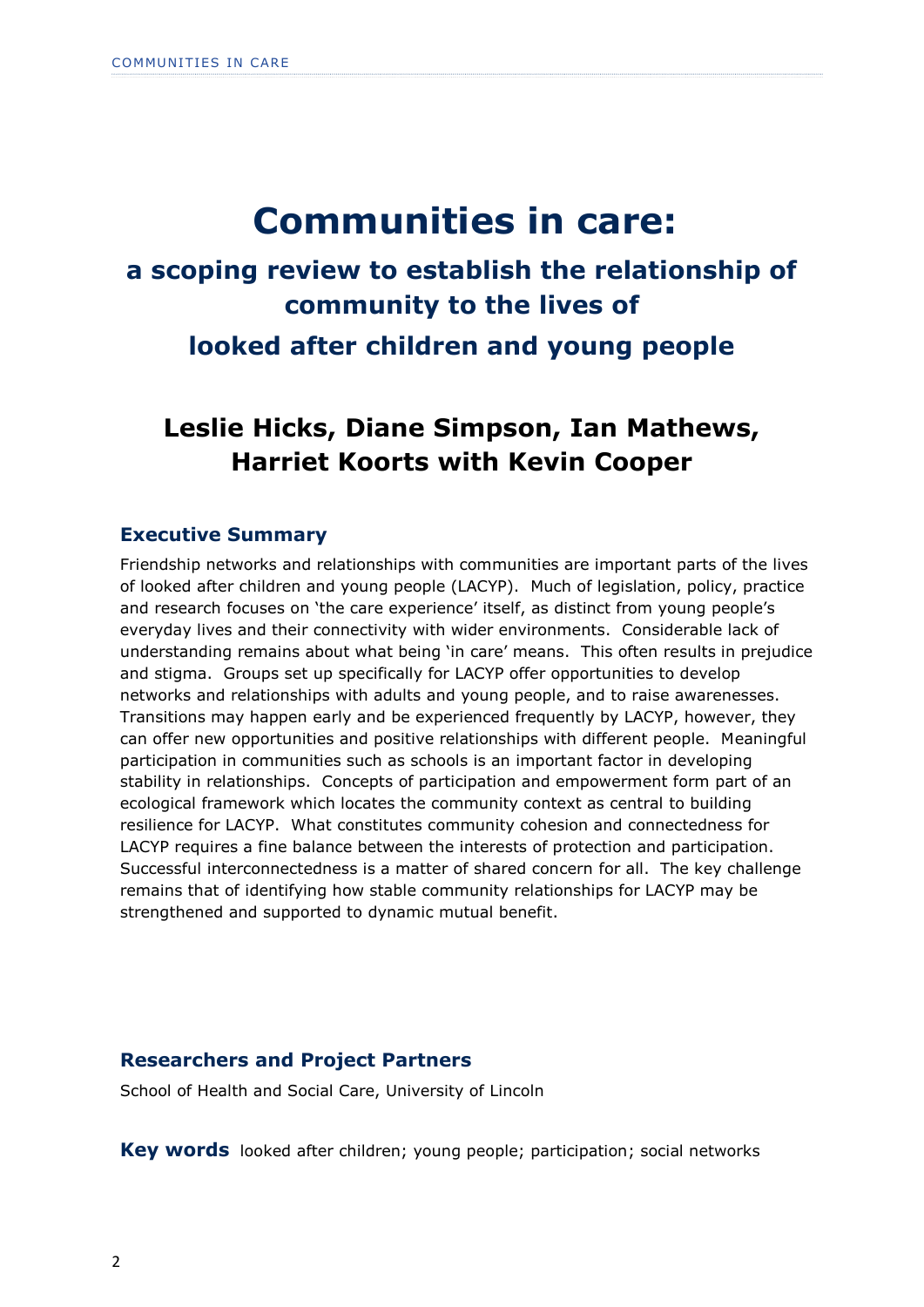### **Communities in Care**

#### **Introduction and background to the review**

The scoping review on which this short paper is based is one of a series of small studies commissioned under the Arts and Humanities Research Council *Connected Communities* research programme. The review set out to establish what is known currently about the relationship between 'community'<sup>1</sup> and 'looked after children and young people' (LACYP)<sup>2</sup> and the corresponding implications for future research. Findings from the review inform four short practice- and policy-based guides. An extended version of this paper provides further information about the project, including details of the consultation workshops held with young people<sup>3</sup>.

#### **KEY MESSAGES**

 $\overline{a}$ 

- From an ecological perspective, secure relationships formed with families and carers lay the foundations for establishing networks which form part of community life.
- Positive relationships with family, friends, informal and formal carers, teachers and wider social networks are crucial to development and contribute towards continuities, connectedness and stability.
- Understanding the perspectives of LACYP about their networks needs to be ongoing, as there are frequent changes in contexts and cultures.
- Transitions may disrupt relationships and networks. "Starting again" requires  $\bullet$ particular life-skills which enable the rebuilding of connections and a sense of belonging.
- Participation helps in developing meaningful and sustainable relationships  $\bullet$ from within community contexts.
- Balance is needed between an "ordinary life" and developing understanding in  $\bullet$ communities, to combat stigma about what "being in care" means.

<sup>&</sup>lt;sup>1</sup> We take AHRC's broadest thinking as our basis for what is entailed in the term 'communities':

*<sup>&</sup>quot;cooperative or interactive groups sharing a virtual or physical environment and aspects of identity (such as location, race, ethnicity, age, history, occupation), culture, belief or other common bonds and/or a shared interest in particular issues or outcomes".* 

 $2^2$  For the purposes of this review, we define LACYP as any child looked after by the Local Authority, including children who have been taken into care, through care or emergency orders, and those who are looked after on a voluntary basis under section 20 of the Children Act, 1989. Government statistics (Department for Education, 2011) indicate that there are approximately 65,500 children 'in care' in England and that young people age 10 - 15 are the largest group in the looked after children population. Reasons for being placed in care include: physical or sexual abuse; neglect; ill-health or disability of a parent; family in acute stress; family dysfunction; being disabled or having SEN requiring residential care; remanded by Youth Court to LA care; being orphaned; and behavioural difficulties.

 $3$  This can be found at: http://www.lincoln.ac.uk/hshsc/staff hull/2394.asp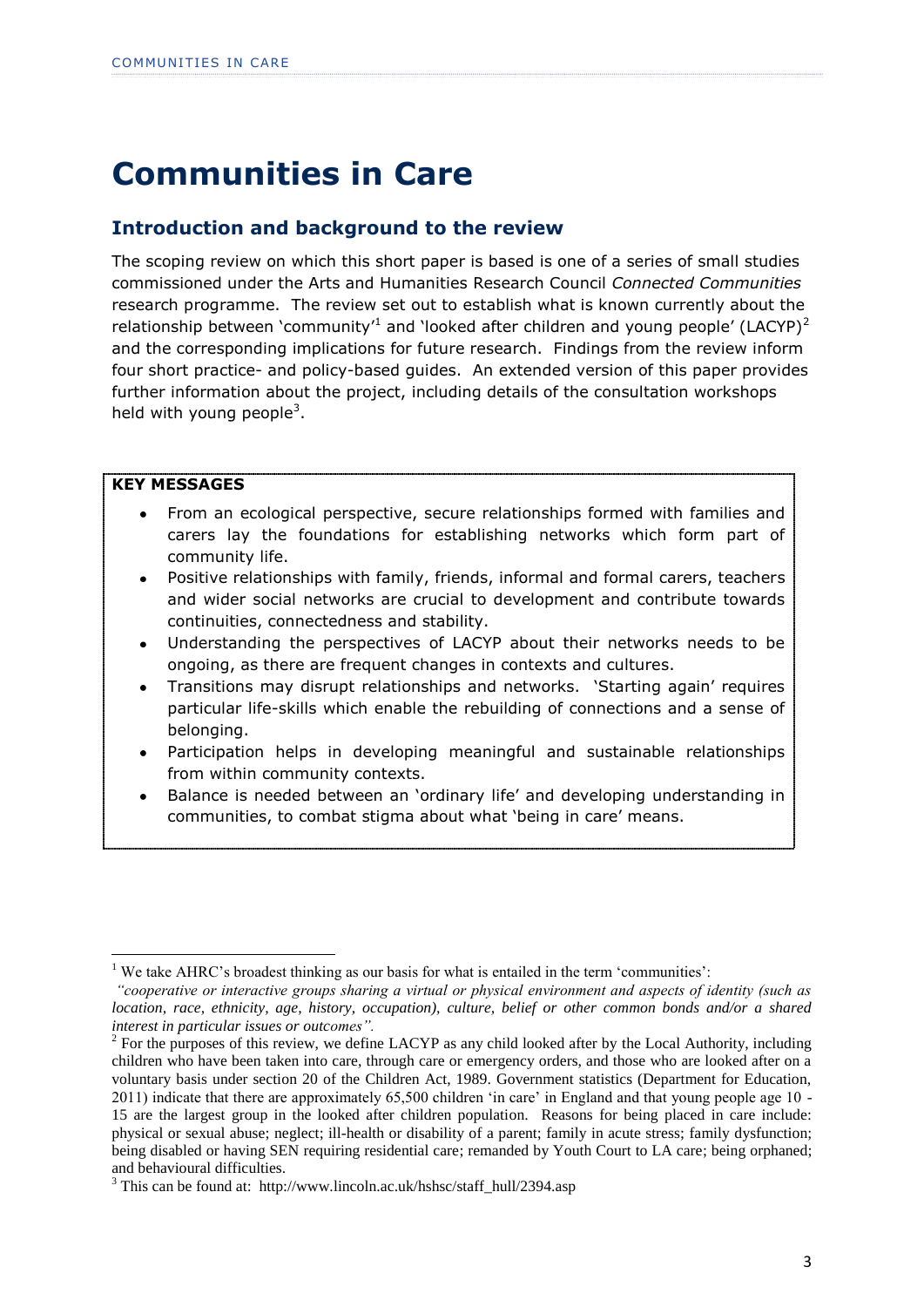Few would disagree that an ecological approach to children"s lives has great potential to enable life chances  $(43, 44, 47, 98, 105, 117)$ . The multi-faceted interaction between individual development and context which underpins an ecological perspective is enshrined in statutory guidance for those working with children and families  $(32)$ . Notwithstanding the apparent consensus which surrounds the value of an holistic approach to enhancing children"s lives, much of the research literature about LACYP focuses on "the care experience" itself. Strikingly little centrality is given to factors beyond the family, the immediate services being experienced and their overall effects, or their potential for enhancement. In terms of the daily lives of young people who are looked after by local authorities, the roles of context and culture – and thereby community – receive little emphasis.

Our study set out to know more about the dynamic relationships between LACYP and their communities, the contribution which LACYP make, the positive value which LACYP place on being "in care", the role of resilience and the influence of transitions. Four core questions guided the study and serve to locate the debate introduced here. The main findings in relation to each core question are summarised and a short discussion introduces each section. The paper concludes with recommendations for future research.

#### **FINDINGS**<sup>4</sup>

#### **1 Conceptualisations of looked after children and young people**

An extensive range of legislation and policy is geared towards the improvement of outcomes for LACYP<sup>5</sup>. Clearly, there are likely to be drawbacks associated with being identified as a member of a disadvantaged group. Crucial to LACYP are the issues of stigma and prejudice. Conversely, at times these disadvantages may be outweighed by the positive benefits which come with being identified in this way, such as belonging to groups set up specifically on behalf of LACYP.

Over time, children in care were seen as "outsiders" who were perceived at worst as a risk to community well-being and at best as undeserving of community life. To some extent, these notions may be seen to continue to underpin policy insofar as bringing together damaged or dysfunctional children is avoided where possible <sup>(24, 39, 45)</sup>.

Stereotypical assumptions held by communities at large frequently serve to support the stigmatisation of LACYP (30, 53, 58, 62, 71, 93, 100)

 $\overline{a}$ 

<sup>&</sup>lt;sup>4</sup> Search procedures identified a considerable range of potentially relevant literature. Few studies focus specifically and at length on the role of community in the lives of LACYP and while this confirms the rationale for the study, it means that relevant literature is drawn from a range of diverse sources, including material concerned with: looked after children; children's participation; social exclusion; and social networks.

<sup>5</sup> This includes *Quality Protects* in 1998, the *Every Child Matters* framework in 2003, *Care Matters* in 2006 and the *Children's Plan* in 2007. Policy and legislation for LACYP can be found at the Department for Education website: http://www.education.gov.uk/childrenandyoungpeople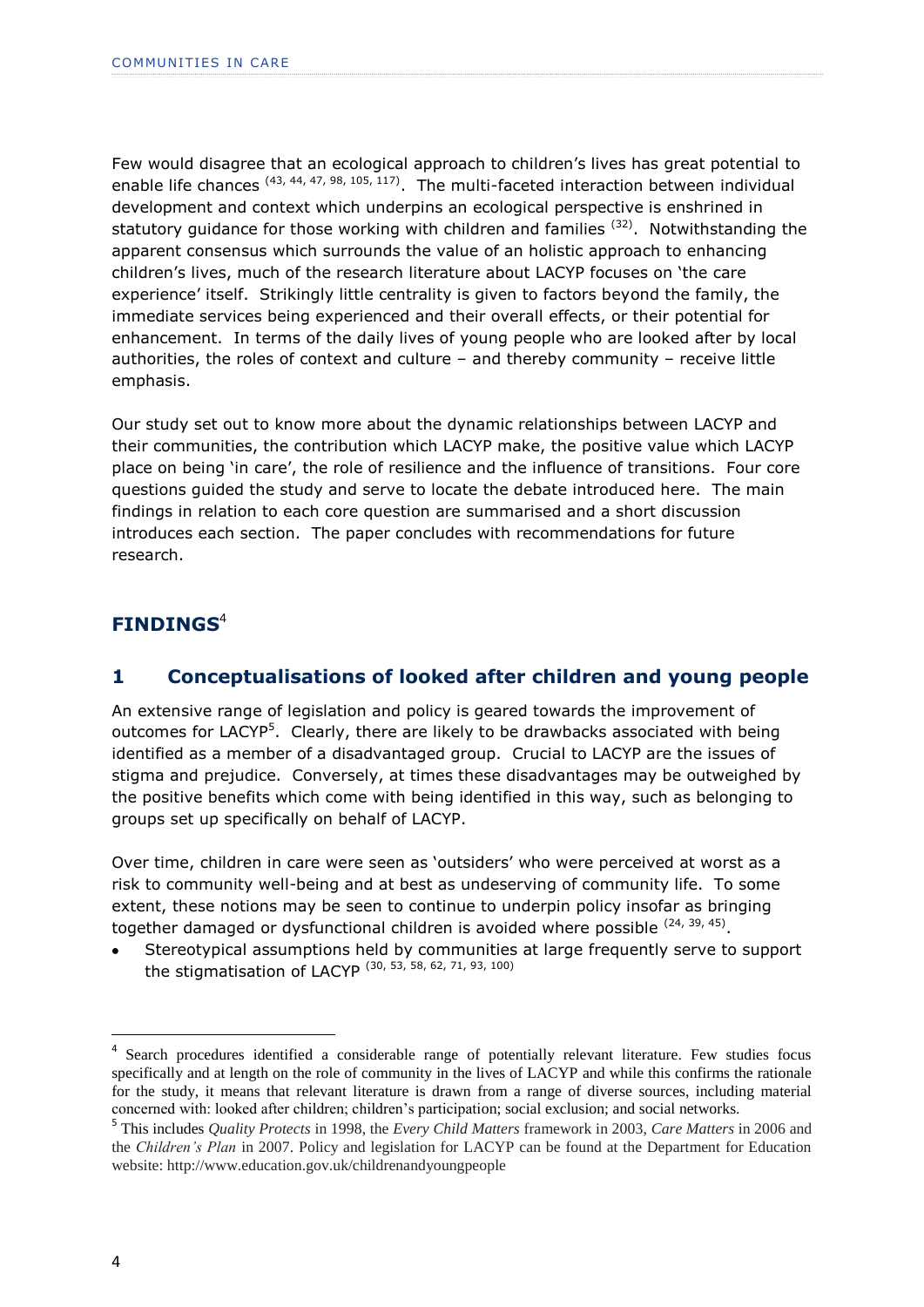- Alienation from culture, communities and geographical spaces has implications for  $\bullet$ attachment to people, as well as to places and spaces. This may manifest in various ways, such as negative self-esteem and poor outcomes  $(27, 64, 72, 77, 84, 124)$ .
- Young people living in residential care may experience unwelcoming or unreceptive responses from their neighbourhoods, depending on levels of awareness and the extent to which the home raises its own profile by engaging locally  $(14, 55, 114, 129)$ . Equally, there may be implicit benefits for LACYP in the apparent solidarity which comes with residential care and with living alongside young people who share that experience (37, 38, 123, 124).
- Young people may prefer to retain privacy about their looked after status in order to function as 'normal' within communities such as schools. This may mean that young people and staff are uncertain about sharing personal information about LACYP<sup>(20,</sup> 51) .

Communities may be viewed as a positive resource for young people, holding much potential in terms of nurturing, protecting and safeguarding vulnerable children (63, 64, 107,  $108$ ). Positive community conceptualisations and resources offer potential strengthening channels of support for LACYP.

#### **2 How do LACYP relate to and interact with the concept of 'community'?**

The relationship which children have with communities has become visible relatively recently, largely through a focus on participation and rights. Stable relationships may be mediated through community interactions, for example with families, schools, local groups such as faith groups, leisure and sports teams, neighbourhoods and wider community resources. Virtual spaces offer potential co-existing "real" life and virtual identities  $(50, 126)$ . These elements, alongside sustaining positive family relationships, are important for children and young people (10, 11, 12, 21, 23, 31, 32, 48, 49, 52, 57, 73, 111, 115, 121), as they enable participation in life beyond the immediate family.

Creating and sustaining community interactions, networks and friendships may represent major challenges for LACYP and especially those who have particular needs, such as disabled young people  $(42, 75, 79, 85, 88, 93, 110, 127)$ . Lack of placement stability may influence stability in relationships  $(65, 66, 89, 112, 117, 119)$ . Groups dedicated to the interests of LACYP may offer capacity to assist with personal development, empowerment and transitions <sup>(123)</sup>.

- Community conceptualisations of LACYP may represent an important barrier to making and keeping friends, thereby increasing a sense of isolation and loneliness (30, 39, 67, 93, 100, 108) .
- Establishing a sense of home within new environments requires awareness of the balance between vulnerability and resilience. This is an especially sensitive area in relation to those seeking asylum  $(70)$ .
- Ordinary lives and familiarity with families and communities may have been lost by some, such as unaccompanied asylum seeking children (UASC)<sup>(69)</sup>. Practitioner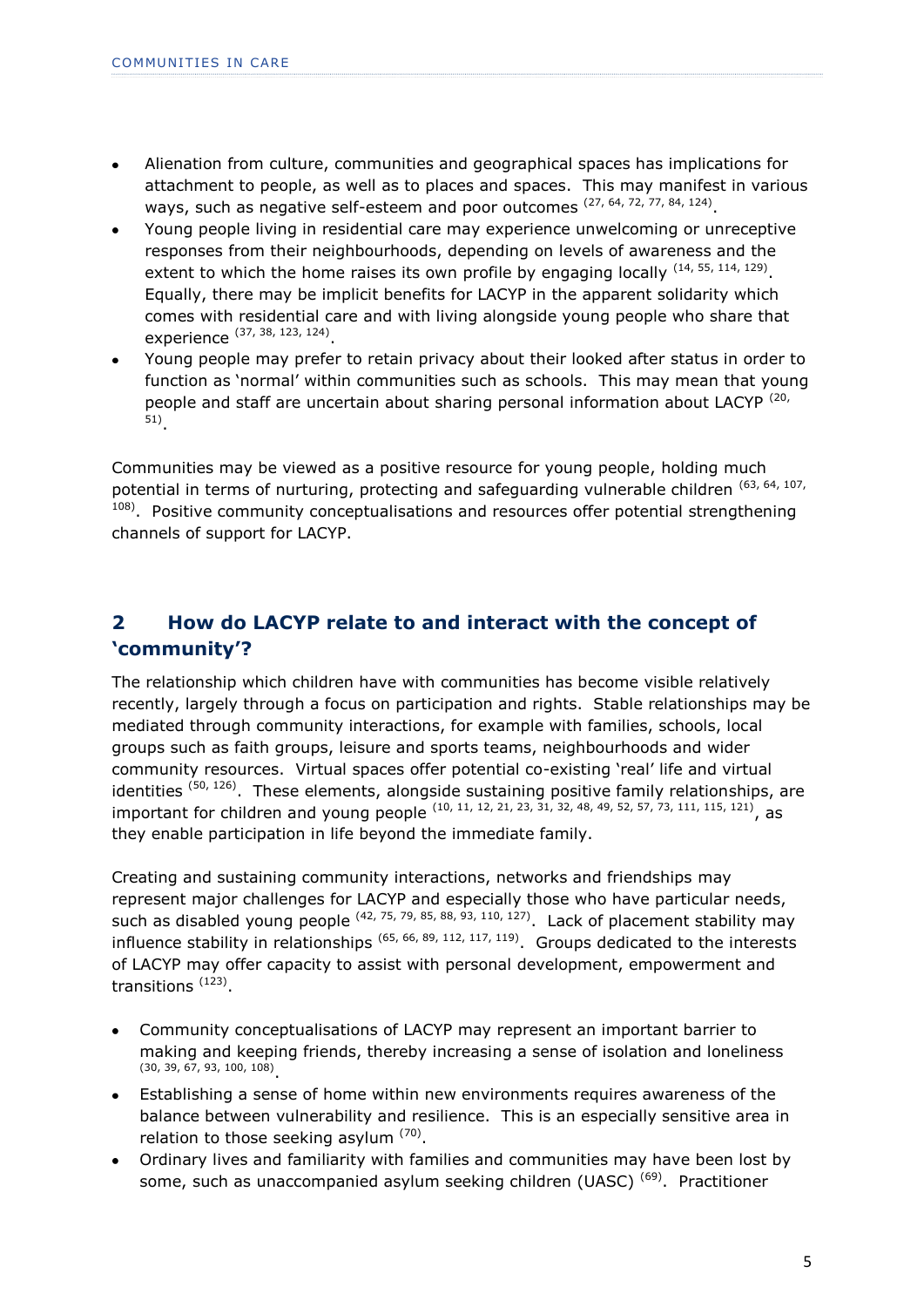skills in responding to young people's emotional lives - the 'domain of connection'  $(68)$  – make valuable contributions towards resettlement.

- A move away from potentially damaging circumstances may be beneficial in the short term; implications for leaving care and returning to home communities need to be considered carefully  $^{(34, 41, 55, 67, 99, 114, 125)}$ .
- Black and minority ethnic young people experience wide disparities within care, including discrimination and placement instability; these may serve to exacerbate feelings of a lack of a sense of belonging. Those leaving care may find it particularly difficult to interact with wider communities  $(7, 8, 9, 27, 94, 109)$ .
- Kinship care<sup>6</sup> has advantages related to retaining children within their ecological network. The benefits are set against a risk of compounding social exclusion due to any inherent poverty and disadvantage  $(1, 7, 18, 56, 82, 91, 101, 112, 113)$ .
- There is some empirical evidence to indicate international variation in participation in the local community by young people living in residential care. More positive experiences are likely to be found where collective life is regarded as valuable to well-being<sup>(95)</sup>.
- Explicit commitment to the role of community in the well-being of LACYP has been shown as beneficial internationally (e.g. in the USA  $^{(36, 60)}$ , Japan  $^{(5)}$ , Australia  $^{(87)}$ , Finland,  $^{(124)}$  and in England  $^{(74)}$ .
- Movements through and out of care potentially coupled with transience prior to care – may lead to dislocation and disconnection within families and communities as well as detachment from place and space  $(3, 6, 79, 88, 93, 127)$ .

Ordinary experiences are vital in the lives of LACYP. Understanding their social worlds requires locating their narratives within context. This may help in enabling a sense of agency for LACYP<sup> $(46, 59, 92, 106, 127)$ </sup> and in taking account of the importance of interactions with their wider environments.

#### **3 How do transitions for LACYP influence their experience and perception of 'community'?**

Transitions are key features in the lives of young people and offer the prospect of learning new behaviours and approaches to life. They are of particular importance in establishing independence  $(28, 54, 98, 118)$ . The experience of being looked after is characterised by fluid and evolving sets of relationships with a changing population of people which influence the connectivity LACYP may have with communities and the continuities which these may offer.

While young people may value transitions as potentially they allow access to new opportunities, a move away from unhappy relationships and improvements in a sense of wellbeing  $(93, 113, 127)$ , entry into care can be disruptive of existing friendships and connections and may bring difficulties in sustaining these  $^{(67, 93, 100, 110, 117, 120)}$ . Additionally, movements between placements may promote feelings of insecurity and

<sup>&</sup>lt;sup>6</sup> The term 'kinship care' relates to children and young people whose parents are unable to care for them and who are looked after by relatives or friends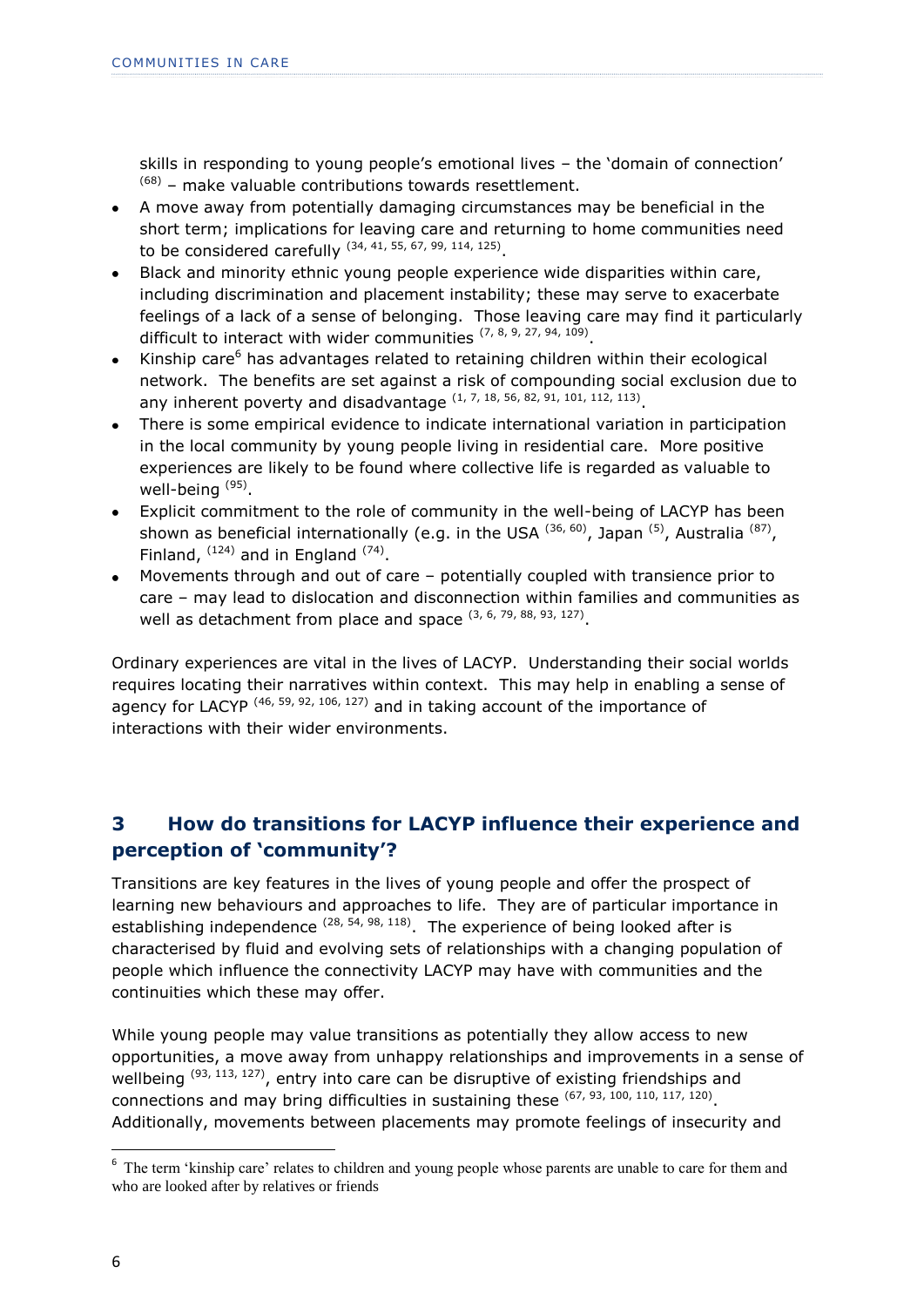isolation. Such shifts are demanding of social skills and require flexibility in the face of a history of damaging experiences  $(75, 93, 100, 110, 128)$ .

Young people leaving care face a range of potentially disruptive issues and concerns, focused on geographical dislocation and loss (e.g. of family and friendship ties; existing care communities; and neighbourhood networks). Transition at this time may lead to a sense of disempowerment and isolation. The effects may be exacerbated for particular groups, such as black and minority ethnic care leavers, whose experience of community and care may be compounded by experiences of racial discrimination and disadvantage (2, 7, 16, 17, 29, 67, 75, 81, 93, 99, 116, 118, 124). Further to this, young people leaving care may be ill-equipped with the life-skills which enable them to make connections and build networks (6, 41, 80, 83, 96, 103).

The role of networks and community relationships may enhance the potential effects of new and positive opportunities which assist in maximising potential. These are especially relevant when making transitions.

- New family environments may offer opportunities not experienced previously in terms of building positive relationships (89, 103, 127).
- Leisure activities which promote social connections include potential benefits, e.g. links to a key adult and enhancing esteem and developmental skills, thereby supporting continuity through and out of care  $(15, 40, 46, 74)$ .
- Community organisations help in offering models and mentors for young people, these form part of supportive networks at specific points of transition, such as when leaving care  $(25, 40, 46, 74)$ .
- Some LACYP may experience an identity which is "on standby" or "lost" due to being in a position of powerlessness as a result of awaiting placement moves  $^{(78, 130)}$ .
- Disabled children may be more often isolated and disconnected from communities, especially if they are ineligible for receiving adult services. This is particularly relevant to those who are leaving care; transition to independence might include a move away from family and community  $(4, 13, 86, 97)$ .
- Formal and informal support networks are important in ensuring a successful transition to independent living  $(35, 89, 90, 103, 118)$ .

Transitions, although potentially enhancing, may dislocate immediate relationships for LACYP. Acting to strengthen links with communities and networks may offer valuable continuity, support and connectedness in the lives of young people.

#### **4 What role does 'community' play in empowering and promoting the resilience of LACYP?**

"Empowerment" and "resilience" form a major part of contemporary debates about young people and their participation in social life. They go some way towards promoting the identification of "risk" and "protective" factors and serve to support functioning within social life.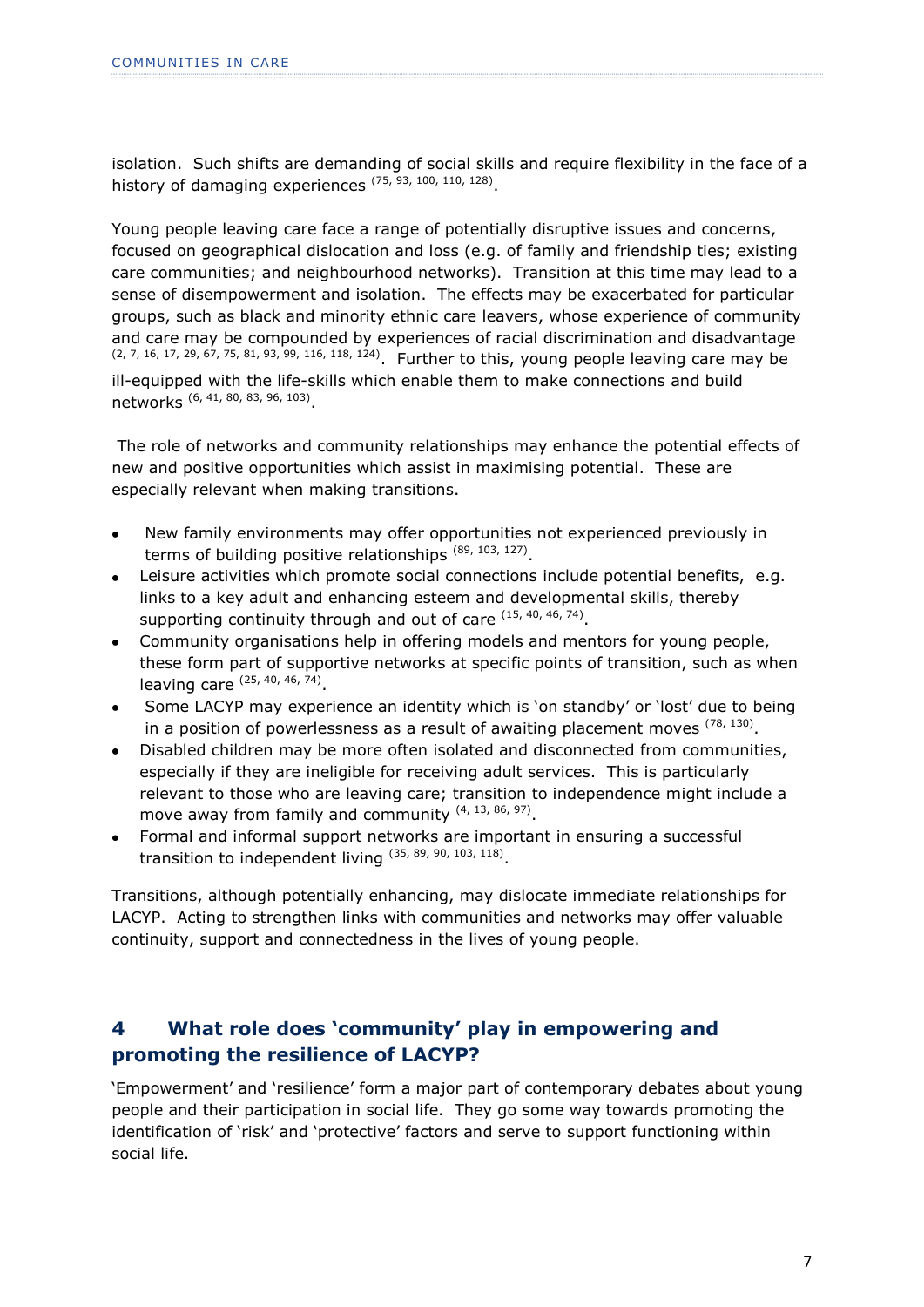- Relationships in childhood are seen to enhance resilience and promote a wider sense of well-being, with friendships providing an element of protection against risks, for example, helping to identify which spaces are safe and at what time of day this is the case  $(107, 117)$ .
- Resilience may be enhanced further by the young person distancing themselves from risk, e.g. geographically and emotionally, and from negative elements of community and friends, neighbourhood and family  $(26, 33, 114)$ .
- The identification of "risk" and "protective factors" helps by providing a "strengthsbased' focus for intervention  $(54, 76, 98, 102, 104, 117)$ .
- Communities within care may be viewed as offering resources which promote resilience, for example, the 'communities of understanding' in residential care can assist when young people are leaving care  $(22, 24, 26, 37, 38, 61, 100, 114, 119, 129)$ .
- Raised visibility within the community may help LACYP to establish a sense of identity and belonging to a place, thereby promoting resilience  $<sup>(64)</sup>$ .</sup>
- A positive sense of identity and meaningful participation at school are seen as important factors in promoting resilience and mitigating some of the difficulties associated with being in care  $(20, 29, 117)$ .
- School environments are important to LACYP as they offer the opportunity to develop continuing connections and contacts outside of the care system (19, 40, 65, 74, 100, 122) .
- A major element in building resilience lies in the importance of establishing a trusting and supportive relationship with an adult. The making of these positive relationships enhances self esteem and enables positive contributions within and from the community <sup>(29, 33)</sup>.

For LACYP, the concepts of risk, protection, participation and empowerment form part of an ecological framework which locates the community context as a central plank in building resilience.

#### **Implications and recommendations for future research**

We can see that the literature supports the principle that relationships with communities of differing forms hold advantages for LACYP in terms of their positive development and ecological stability. However, there is little empirical evidence which focuses on what this entails or how it may be brought about in a manner sensitive to the desire to live a normal life. Our research indicates that there are important gaps in knowledge which merit further attention:

1. The everyday experiences of LACYP in relation to participation in diverse communities and networks (e.g. children in care councils, virtual communities) and correspondingly the experience of communities in relation to the engagement and involvement of LACYP.

2. The differences and similarities in the above respects between the experiences of LACYP and other young people, including diverse and marginalised groups.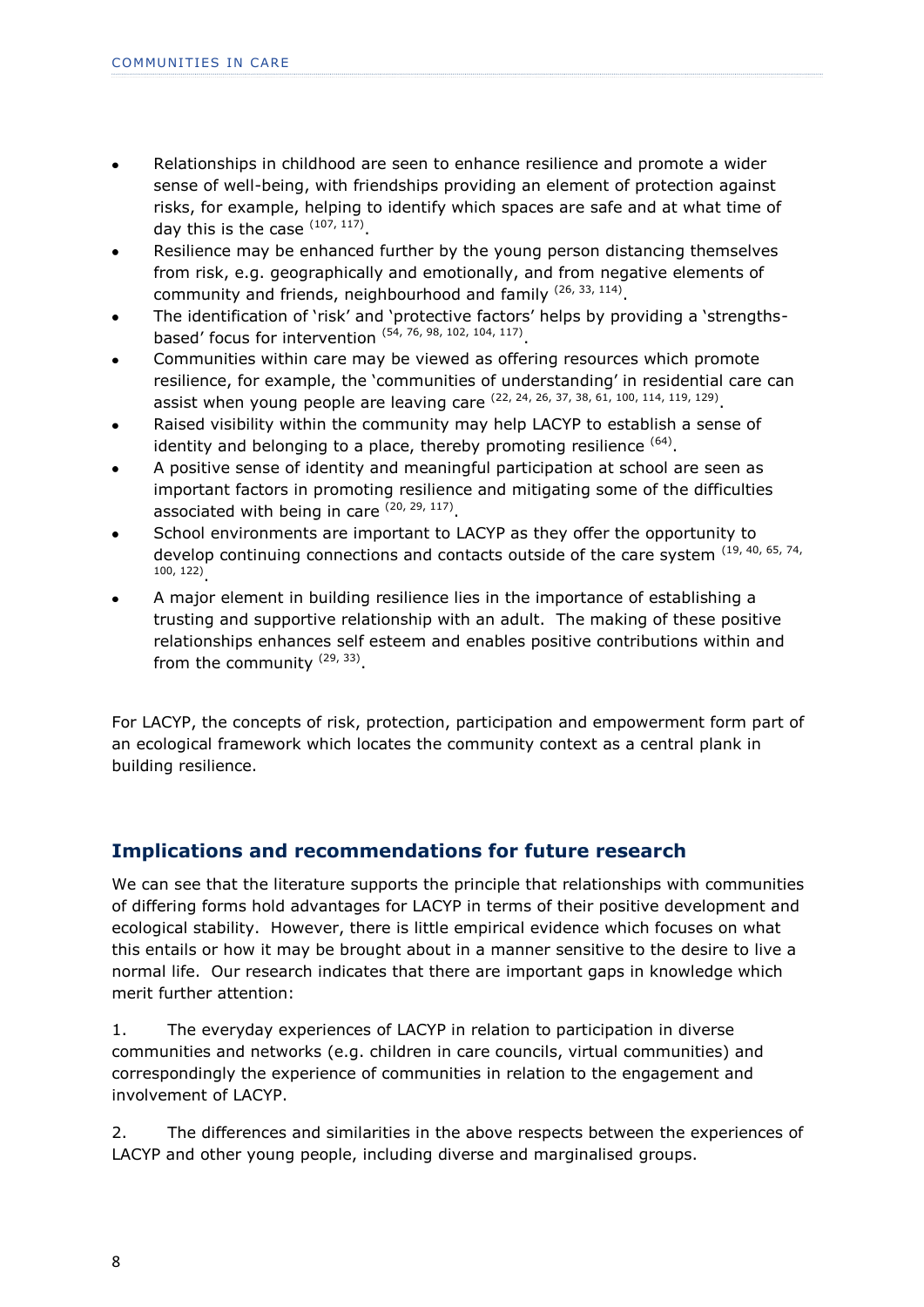3. The factors which enable LACYP to participate and achieve in communities and community life and any mutually supportive connections which might be developed.

4. The factors which help to foster a sense of belonging, to promote well-being and to enable success for LACYP within communities and correspondingly the part which communities might play in developing inclusion.

Taken together these questions have implications for what constitutes community cohesion and connectedness for LACYP. Clearly, there is a fine balance to establish between protection and participation. Successful interconnectedness is increasingly a matter of shared concern; the key challenge remains that of how stable community relationships for LACYP may be strengthened and supported to mutual benefit.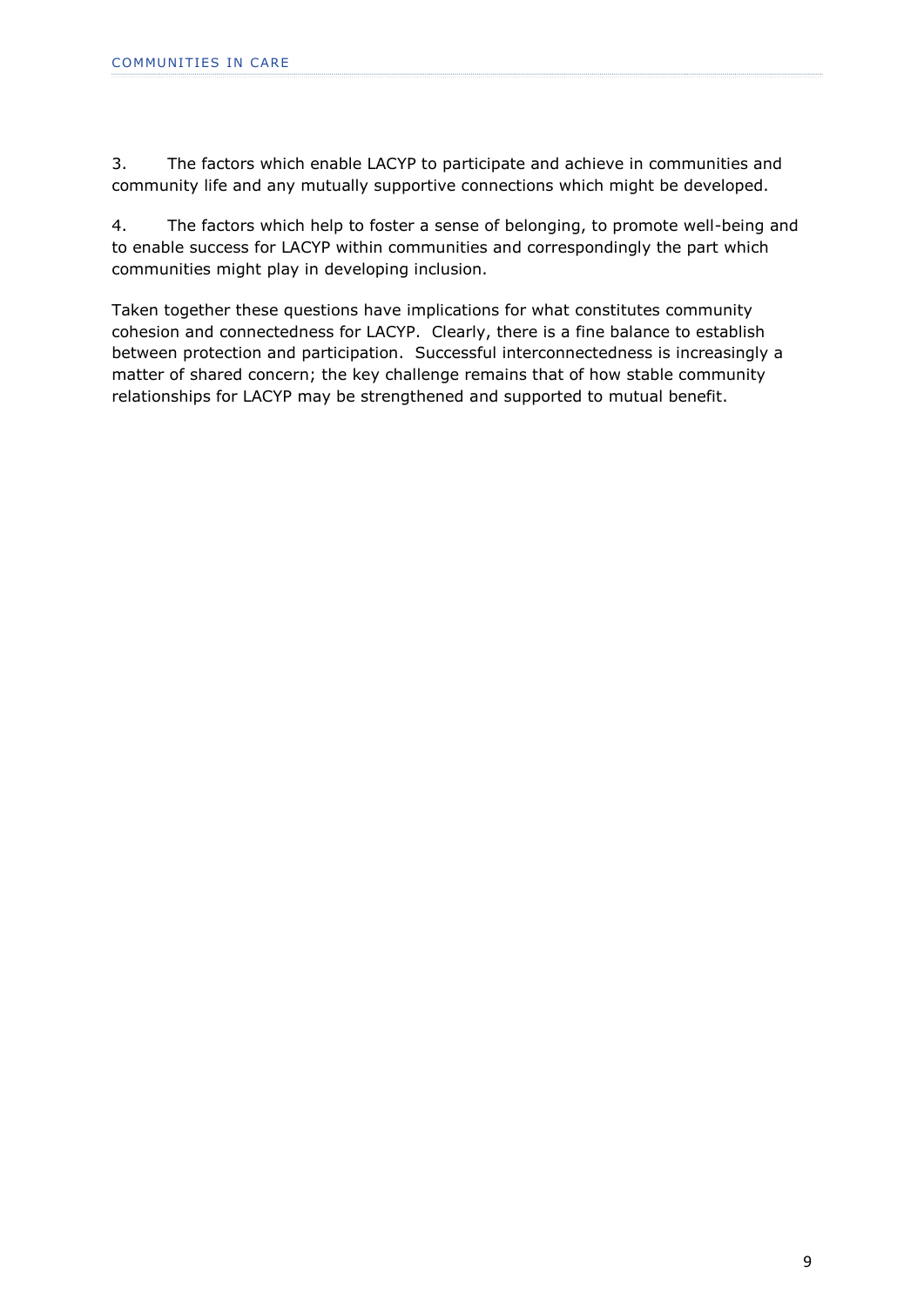### **References**

1. ALDGATE, J. and MCINTOSH, M. *Looking After the Family: A Study of Children Looked After in Kinship Care in Scotland.* Edinburgh, Social Work Inspection Agency. , 2006.

2. ALDGATE, J. Graduating from Care - a Missed Opportunity for Encouraging Successful Citizenship*. Children and Youth Services Review*, 1994, vol. 16. pp. 225-272.

3. AXFORD, N. Are Looked After Children Socially Excluded?*. Adoption & Fostering*, 2008, vol. 32, no. 4. pp. 5-18.

4. BAKER, C. Disabled Children"s Experiences of Permanency in the Looked After System*. British Journal of Social Work*, 2007, vol. 37. pp. 1173-1188.

5. BAMBA, S. and HAIGHT, W.L. Helping Maltreated Children to Find their Ibasho: Japanese Perspectives on Supporting the Well-being of Children in State Care*. Children and Youth Services Review*, 4, 2007, vol. 29, no. 4. pp. 405-427 ISSN 0190-7409.

6. BARBER, J.G. and DELFABBRO, P.H. Placement Stability and the Psychosocial Wellbeing of Children in Foster Care*. Research on Social Work Practice*, 2003, vol. 13. pp. 415.

7. BARN, R. Care Leavers and Social Capital: Understanding and Negotiating Racial and Ethnic Identity*. Ethnic and Racial Studies*, 2010, vol. 33, no. 5. pp. 832-850.

8. BARN, R. "Race", Ethnicity and Child Welfare: A Fine Balancing Act*. British Journal of Social Work*, 2007, vol. 37. pp. 1425-1434.

9. BARN, R. *Research and Practice Briefings: Children and Families - Improving Services to Meet the Needs of Minority Ethnic Children and Families.* London: Department for Education and Skills. , 2006.

10. BARTLEY, M. *Capability and Resilience: Beating the Odds.* UCL Department of Epidemiology and Public Health. , 2006.

11. BEN-ARIEH, A. Children"s Well-Being: Indicators and Research S. KAMERMAN, S. PHIPPS and A. BEN-ARIEH eds., , 2010 *From Child Welfare to Children Well-being: The Child Indicators Perspective*, pp. 9-22.

12. BEN-ARIEH, A. Beyond Welfare: Measuring and Monitoring the State of Children – New Trends and Domains*. Social Indicators Research*, 2000, vol. 52, no. 3. pp. 235-257.

13. BERRESFORD, B. On the Road to Nowhere? Young Disabled People and Transition*. Child: Care, Health and Development*, 2004, vol. 30, no. 6. pp. 581-587.

14. BERRIDGE, D. and BRODIE, I. *Children's Homes Revisted.* London: Jessica Kingsley, 1998.

15. BIANCHINI, F., et al. *Evaluation of the Cultural Pathfinder Programme.* Local Government Association DCMS. , 2007.

16. BIEHAL, N., CLAYDEN, J., STEIN, M. and WADE, J. *Moving on: Young People and Leaving Care Schemes.* London: HMSO. , 1995.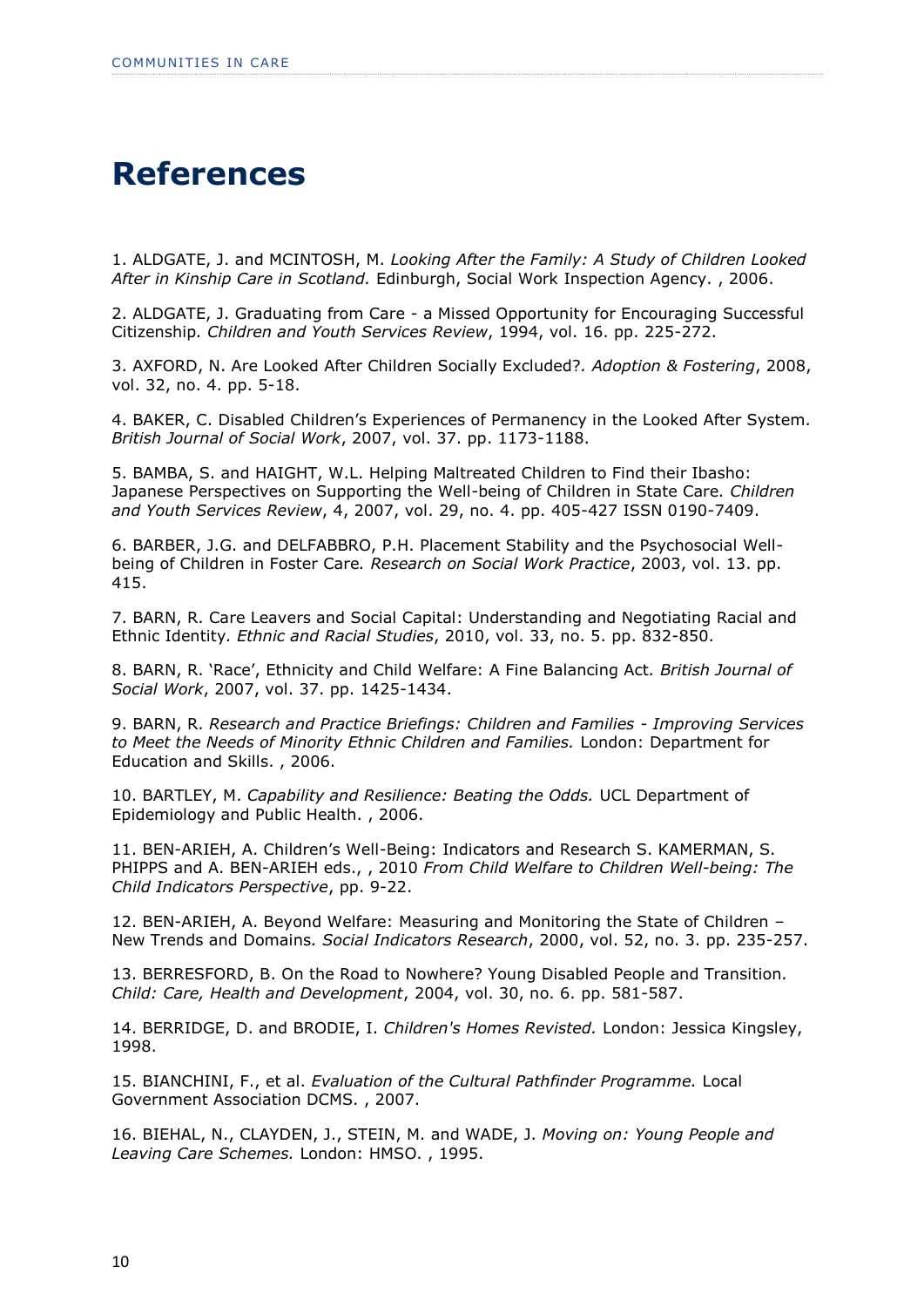17. BLAKESLEE, J. Expanding the Scope of Research with Transition-Age Foster Youth: Applications of the Social Network Perspective*. Child and Family Social Work*, 2011.

18. BROAD, B., HAYES, R. and RUSHFORTH, C. *Kith and Kin: Kinship Care for Vulnerable Young People.* , 2001.

19. BRODIE, E., et al. *Pathways through Participation: What Creates and Sustains Active Citizenship?* Pathways Through Participation. , 2011.

20. BRODIE, I., et al. *Improving Educational Outcomes for Looked-After Children and Young People.* London: C4EO. , 2009.

21. BRONFENBRENNER, U. *The Ecology of Human Development: Experiments by Nature and Design.* Harvard University Press, 1979.

22. BROWN, E., BULLOCK, R., HOBSON, C. and LITTLE, M. *Making Residential Care Work: Structure and Culture in Children's Homes.* Aldershot: Ashgate. , 1998.

23. CAMINO, L. and ZELDIN, S. From Periphery to Center: Pathways for Youth Civic Engagement in the Day-to-Day Life of Communities*. Applied Developmental Science*, 2002, vol. 6, no. 4. pp. 213 - 220.

24. CARTER, J. Analysing the Impact of Living in a Large-Group Therapeutic Community as a Young Person - Views of Current and Ex-Residents. A Pilot Study*. Journal of Social Work Practice*, 2011, vol. 25, no. 02. pp. 149-163.

25. CLAYDEN, J. and STEIN, M. *Mentoring Young People Leaving Care: Someone for Me.*  Joseph Rowntree Foundation. , 2005.

26. CLOUGH, R., BULLOCK, R. and WARD, A. *What Works in Residential Care: A Review of Research Evidence and the Practical Implications.* London: National Children's Bureau. , 2006.

27. COLEMAN, D. Where are we Failing the Young*. Social Work Today*, 1987, vol. 18. pp. 21.

28. COTTERELL, J. *Social Networks in Youth and Adolescence.* London: Routledge, 2007.

29. CRAWFORD, M. and TILBURY, C. Child Protection Workers' Perspectives on the School-to-Work Transition for Young People in Care*. Australian Social Work*, 09, 2007, vol. 60, no. 3. pp. 308-320 ISSN 0312407X.

30. CURRAN, L. Longing to "Belong": Foster Children in Mid-Century Philadelphia (1946- 1963)*. Journal of Social History*, Winter2008, 2008, vol. 42, no. 2. pp. 425-445 ISSN 00224529.

31. DANIEL, B. and WASSELL, S. *The School Years: Assessing and Promoting Resilience in Vulnerable Children.* London: Jessica Kingsley Publishers. , 2002b.

32. Department of Health. *Framework for the Assessment of Children in Need and their Families.* The Stationery Office Limited. , 2000.

33. DRAPEAU, S., et al. Processes that Contribute to Resilience among Youth in Foster Care*. Journal of Adolescence*, 12, 2007, vol. 30, no. 6. pp. 977-999 ISSN 0140-1971.

34. DWORSKY, A. and COURTNEY, M. Homelessness and the Transition from Foster Care to Adulthood*. Child Welfare*, 2009, vol. 88, no. 4. pp. 23-56.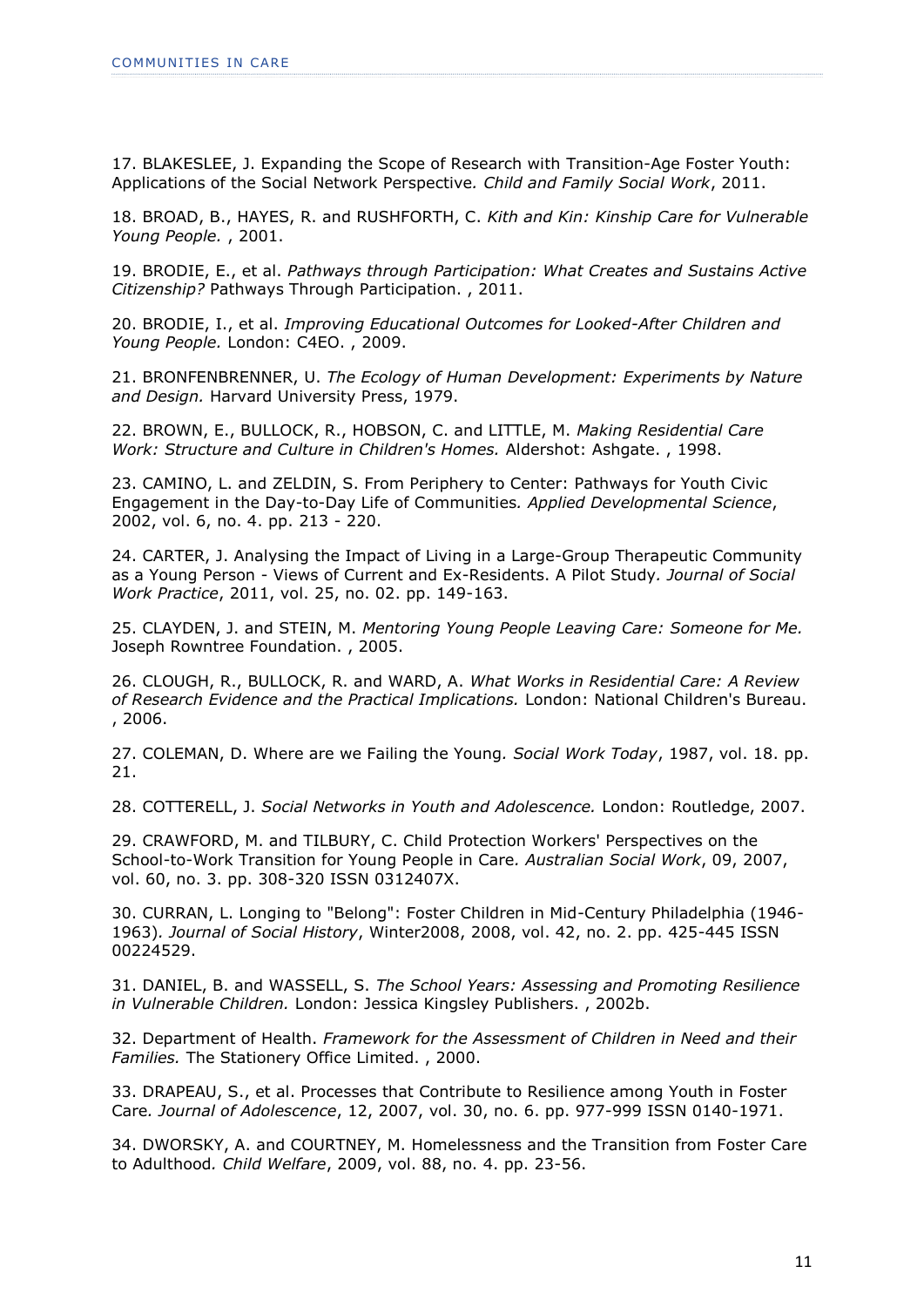35. ECOTEC Research and Consulting Limited. *Young People's Housing Transitions.*  Joseph Rowntree Foundation. , 2009.

36. EHEART, B.K. and POWER, M.B. From Despair to Care: A Journey of the Old and the Young at Hope Meadows*. Children and Youth Services Review*, 10, 2001, vol. 23, no. 9- 10. pp. 691-718 ISSN 0190-7409.

37. EMOND, R. Putting the Care into Residential Care : The Role of Young People*. Journal of Social Work*, 2003, vol. 3, no. 3. pp. 321-337.

38. EVANS, R. and PINNOCK, K. Promoting Resilience and Protective Factors in the Children's Fund: Supporting Children and Young People's Pathways Towards Social Inclusion?*. Journal of Children and Poverty*, 2007, vol. 13, no. 1. pp. 21-36.

39. FERGUSON, H. Abused and Looked After Children as "Moral Dirt": Child Abuse and Institutional Care in Historical Perspective*. Journal of Social Policy*, 2007, vol. 36, no. 01. pp. 123 ISSN 0047-2794.

40. FONG, R., SCHWAB, J. and ARMOUR, M. Continuity of Activities and Child Well-being for Foster Care Youth*. Children and Youth Services Review*, 11, 2006, vol. 28, no. 11. pp. 1359-1374 ISSN 0190-7409.

41. FORRESTER, D., et al. What is the Impact of Public Care on Children"s Welfare? A Review of Research Findings from England and Wales and their Policy Implications*. Journal of Social Policy*, 2009, vol. 38, no. 3. pp. 439-456.

42. FRANKLIN, A. and KNIGHT, A. *Someone on our Side: Advocacy for Disabled Children and Young People.* London: The Children's Society. , 2011.

43. FREISTHLER, B., MERRIT, D.H. and LASCALA, E.A. Understanding the Ecology of Child Maltreatment: A Review of the Literature and Directions for Future Research*. Child Maltreatment*, 2006, vol. 11, no. 3. pp. 263-280.

44. GARBARINO, J. An Ecological Perspective on the Effects of Violence on Children*. Journal of Community Psychology*, 2001, vol. 29, no. 3. pp. 361-378.

45. GARRETT, P.M. The "Daring Experiment": The London County Council and the Discharge from Care of Children to Ireland in the 1950s and 1960s*. Journal of Social Policy*, 2003, vol. 32, no. 01. pp. 75 ISSN 0047-2794.

46. GILLIGAN, R. Enhancing the Resilience of Children and Young People in Public Care by Mentoring their Talents and Interests*. Child & Family Social Work*, 1999, vol. 4. pp. 187-196.

47. GITTERMAN, A. and GERMAIN, C.B. *The Life Model of Social Work Practice.* 3rd ed ed. New York: Columbia University Press, 2008.

48. GLOVER, J. *Bouncing Back: How can Resilience be Promoted in Vulnerable Children and Young People?* Barnardos Policy and Research Unit. , 2009.

49. GREEN, A.E. and WHITE, R.J. *Attachment to Place: Social Networks, Mobility and Prospects of Young People.* Joseph Rowntree Foundation. , 2007.

50. GREENFIELD, P. and YAN, Z. Children, Adolescents, and the Internet: A New Field of Inquiry in Developmental Psychology*. Journal of Applied Developmental Psychology*, 2006, vol. 42, no. 3. pp. 391-394.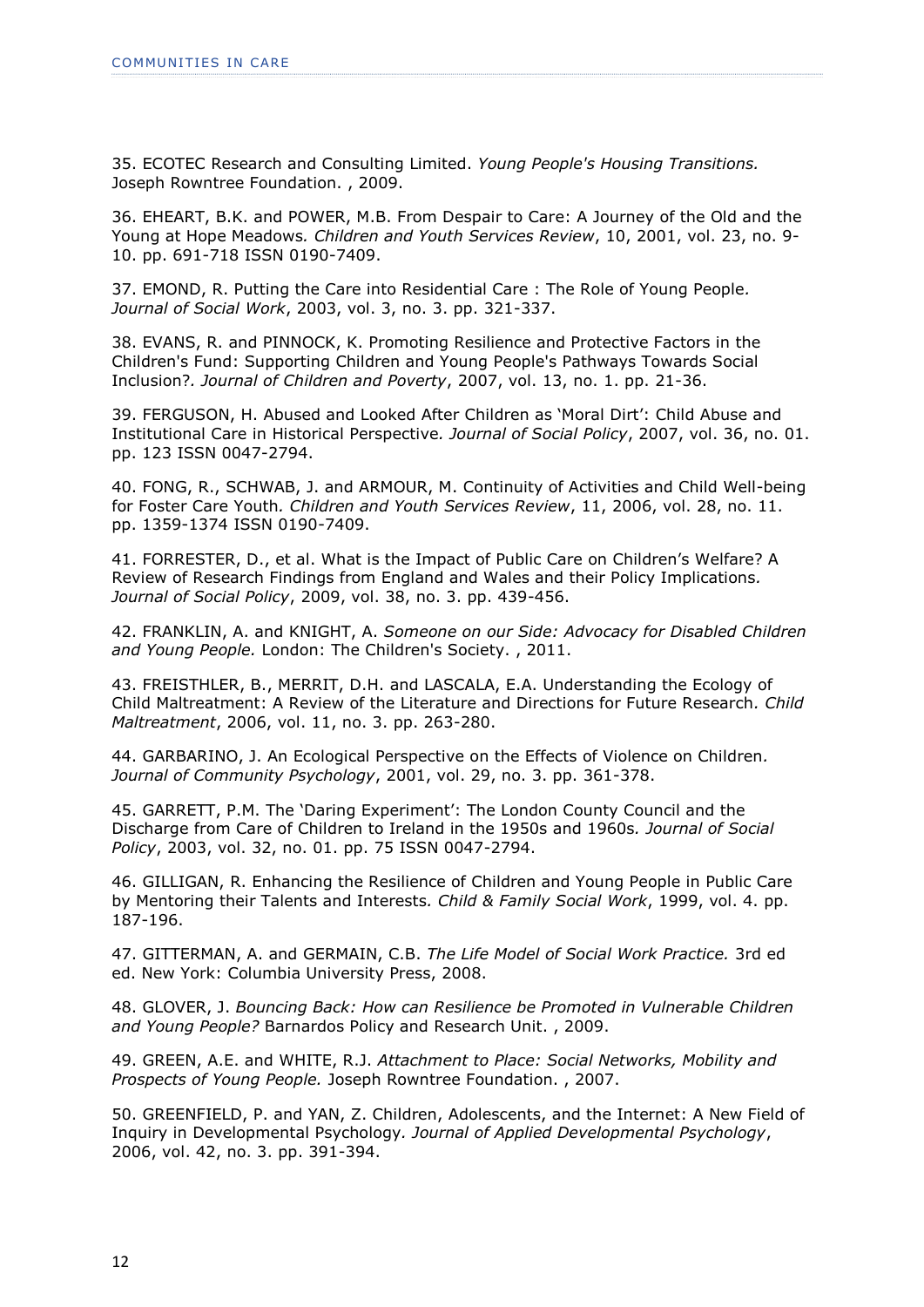51. HARKER, R., DOBEL-OBER, D., BERRIDGE, D. and SINCLAIR, R. *Taking Care of Education: An Evaluation of the Education of Looked-After Children.* London: National Children"s Bureau. , 2004.

52. HETHERINGTON, M., et al. *Community Cohesion for Children, Yuong People and their Families: A Rapid Review of Policy, Practice and Research in Local Authorities.* Slough: NFER. , 2007.

53. HIBBERT, P. *Failed by the System. the Views of Young Care Leavers on their Educational Experiences.* Barnardos. , 2006.

54. HICKS, L. and STEIN, M. *Neglect Matters: A Multi-Agency Guide for Professionals Working Together on Behalf of Teenagers.* London: Department for Children, Schools and Families. , 2010.

55. HICKS, L., GIBBS, I., WEATHERLY, H. and BYFORD, S. *Managing Children's Homes: Developing Effective Leadership in Small Organisations.* London: Jessica Kingsley, 2007.

56. HILL, M., DAVIS, J., PROUT, A. and TIDSALL, K. Moving the Participation Agenda Forward*. Children and Society*, 2004, vol. 18. pp. 77-96.

57. HINGORANI, M. *Justice, Equality, our World: Supporting Young People's Active Involvement in Strengthening Communities.* Leicester: National Youth Agency. , 2004.

58. HOLLAND, S. Listening to Children in Care: A Review of Methodological and Theoretical Approaches to Understanding Looked After Children"s Perspectives*. Children & Society*, 2009, vol. 23. pp. 226 - 235.

59. HOLLAND, S., RENOLD, E., ROSS, N. and HILLMAN, A. *The Everyday Lives of Children in Care: Using a Sociological Perspective to Inform Social Work Practice.*  London: ESRC National Centre for Research Methods. , 2008.

60. HOPPING, D., POWER, M.B. and EHEART, B.K. Hope Meadows: In the Service of an Ideal*. Children and Youth Services Review*, 10, 2001, vol. 23, no. 9-10. pp. 683-690 ISSN 0190-7409.

61. HOUSTON, S. Building Resilience in a children"s Home: Results from an Action Research Projects*. Child & Family Social Work*, 2010, vol. 15, no. 3. pp. 357-368.

62. HUDSON, M., PHILLIPS, J., RAY, K. and BARNES, H. *Social Cohesion in Diverse Communities.* Joseph Rowntree Foundation. , 2007.

63. JACK, G. Place Matters: The Significance of Place Attachments for Children's Wellbeing*. British Journal of Social Work*, 2008, vol. 40, no. 3. pp. 755-771.

64. JACK, G. and GILL, O. The Role of Communities in Safeguarding Children and Young People*. Child Abuse Review*, 2010, vol. 19, no. 2. pp. 82-96 ISSN 1099-0852.

65. JACKSON, S. Education and Children in Care*. Adoption & Fostering*, 1988, vol. 12, no. 4.

66. JONES, R., et al. Factors Associated with Outcomes for Looked-After Children and Young People: A Correlates Review of the Literature*. Child: Care, Health and Development*, 2010, vol. 37. pp. 613 - 622.

67. KNIGHT, A., CHASE, E. and AGGLETON, P. "Someone of Your Own to Love": Experiences of being Looked After as Influences on Teenage Pregnancy*. Children & Society*, 11, 2006, vol. 20, no. 5. pp. 391-403 ISSN 09510605.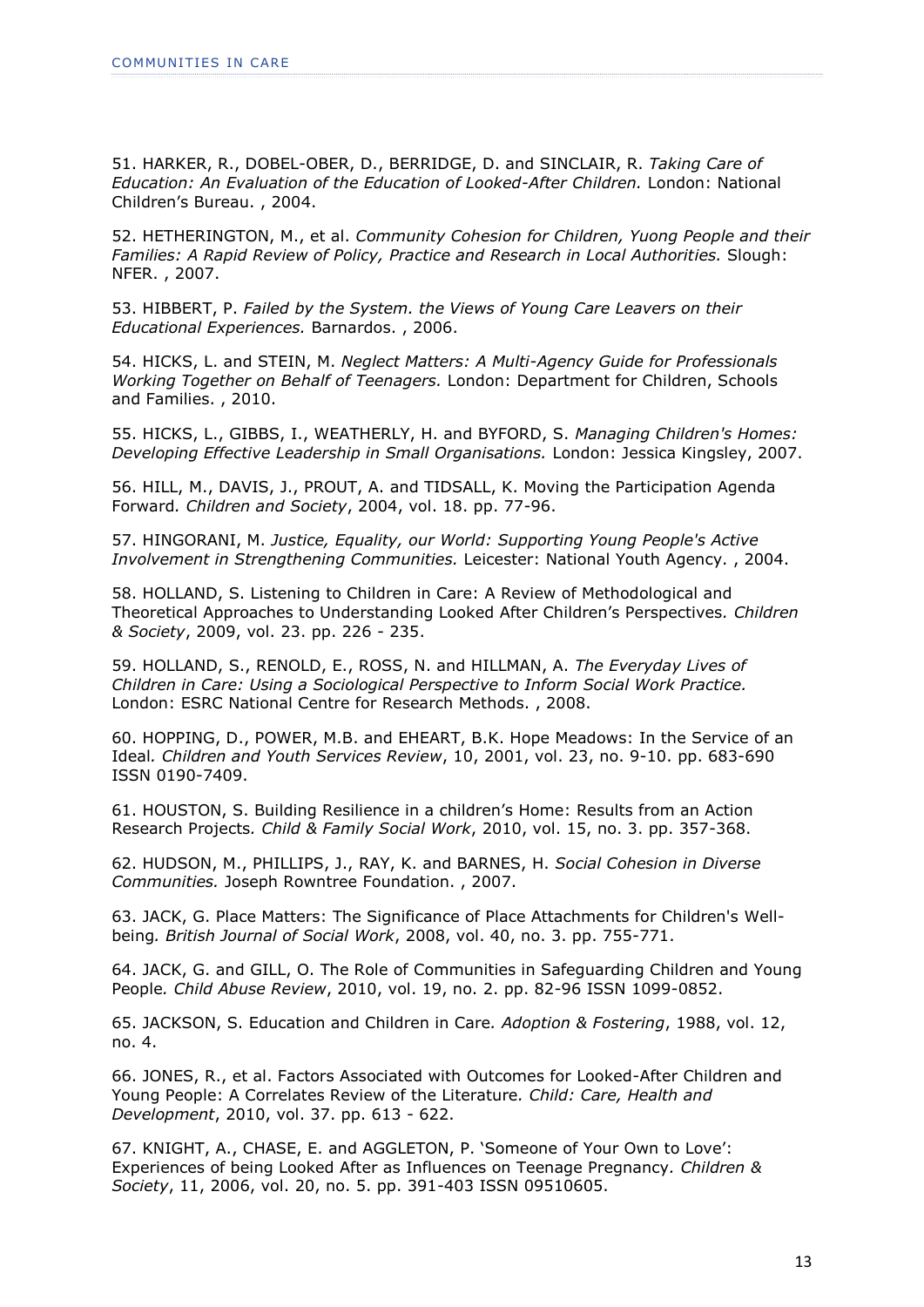68. KOHLI, R. The Comfort of Strangers: Social Work Practice with Unaccompanied Asylum Seeking Children and Young People*. Child and Family Social Work*, 2006b, vol. 11, no. 1. pp. 1-10.

69. KOHLI, R. The Sound of Silence: Listening to what Unaccompanied Children Say and do Not Say*. British Journal of Social Work*, 2006a, vol. 36. pp. 707-721.

70. KOHLI, R. and MATHER, R. Promoting Psychosocial Well-being in Unaccompanied Asylum Seeking Young People in the United Kingdom*. Child and Family Social Work*, 2003, vol. 8, no. 3. pp. 201-212.

71. KRETZMANN, J. and MCKNIGHT, J.Evanston, Illinois: Centre for Urban Affairs and Policy Research., 1993 *Building Communities from the Inside Out: A Path Toward Finding and Mobilizing a Community's Assets*.

72. LASSON, S. and ØRSTEDSVEJ, H.C. The Cultural Dimension in Childhood*. Child and Youth Care Forum*, 2002, vol. 31, no. 3.

73. LEVENTHAL, T. and BROOKS-GUNN, J. The Neighborhoods they Live in: The Effects of Neighborhood Residence on Child and Adolescent Outcomes*. Psychological Bulletin*, 2000, vol. 126, no. 2. pp. 309-337.

74. LOMAX, P. *London Borough of Richmond upon Thames Culture for Keeps: Encouraging Participation.* Local Government Association DCMS. , 2005.

75. MASON, J. A Children"s Standpoint: Needs in Out-of-Home Care*. Children & Society*, 2008, vol. 22, no. 5. pp. 358-369.

76. MASTEN, A. Promoting resilience in child welfare R. FLYNN, P. DUDDING and J. BARBER eds., Ottowa: University of Ottowa Press, 2006 *Promoting Resilience in Development; a General Framework for Systems of Care*.

77. MATTHEWS, H., LIMB, M. and PERCY-SMTIH, B. Changing Worlds: The Microgeographics of Young Teenagers*. Tijdschrift Voor Economische En Sociale Geografie*, 1998, vol. 89, no. 2. pp. 193-202.

78. MCMURRAY, I., CONNOLLY, H., PRESTON-SHOOT, M. and WIGELY, V. Shards of the Old Looking Glass: Restoring the Significance of Identity in Promoting Positive Outcomes for Looked-After Children*. Child & Family Social Work*, 2010, vol. 16, no. 2. pp. 210-218.

79. MELTZER, H., et al. *The Mental Health Needs of Young People Looked After by Local Authorities in England.* London TSO. , 2003.

80. MENDES, P. Towards a Community Development Support Model for Young People Transitioning from State Out-of-Home Care: A Case Study of St Luke's Anglicare in Victoria, Australia*. Practice*, 2011, vol. 23, no. 2. pp. 69-81.

81. MENDES, P. and MOSLEHUDDIN, B. From Dependence to Interdependence: Towards Better Outcomes for Young People Leaving State Care*. Child Abuse Review*, Mar, 2006, vol. 15, no. 2. pp. 110-126 ISSN 09529136.

82. MESSING, J.T. From the Child's Perspective: A Qualitative Analysis of Kinship Care Placements*. Children and Youth Services Review*, 12, 2006, vol. 28, no. 12. pp. 1415- 1434 ISSN 0190-7409.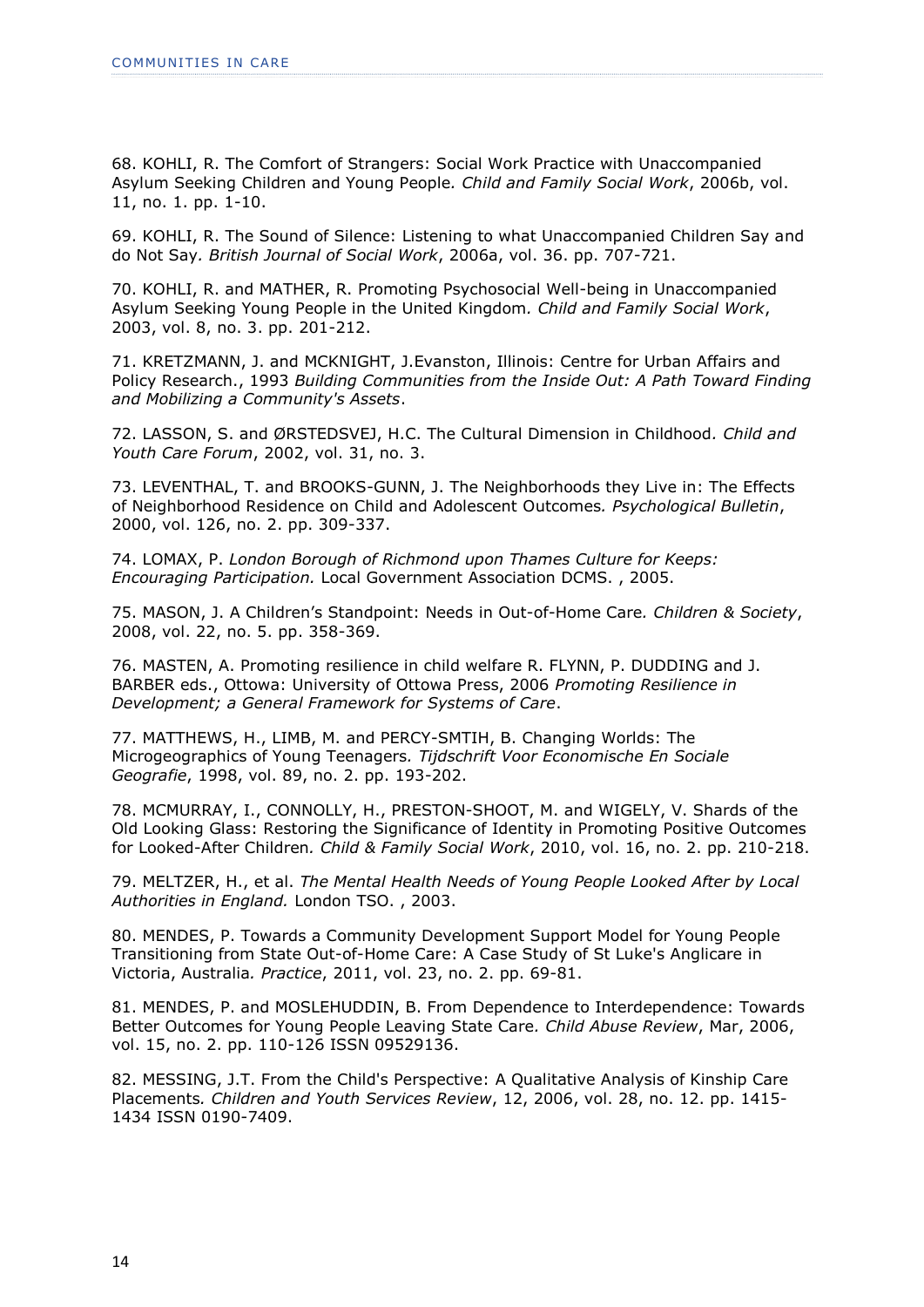83. MINTY, B. A Review of the Effects of Living Long-Term in Substitute Care in the Context of a Discussion of Outcome Criteria*. Social Work and Social Sciences Review*, 2000, vol. 8, no. 3. pp. 169-193.

84. MITIC, W. and RIMER, M. The Educational Attainment of Children in Care in British Columbia*. Child and Youth Care Forum*, 2002, vol. 31, no. 6.

85. MORRIS, J. *Moving into Adulthood: Young Disabled People Moving into Adulthood.*  Joseph Rowntree Foundation. , 2002.

86. MORRIS, J. *Don't Leave Us Out. Involving Disabled Children and Young Popele with Communication Impairments.* York: Joseph Rowntree Foundation. , 1998.

87. MOSS, M. Broken Circles to a Different Identity: An Exploration of Identity for Children in out–of-Home Care in Queensland, Australia*. Child & Family Social Work*, 2009, vol. 14, no. 3. pp. 311-321.

88. MUNRO, E. Empowering Looked After Children*. Child & Family Social Work*, 2001, vol. 6. pp. 129 - 137.

89. MUNRO, E.R., LUSHEY, C., WARD, H. and National Care Advisory Service. *Evaluation of the Right2BCared4 Pilots: Final Report.* London: Department for Children, Schools and Families. , 2011.

90. MUNRO, E.R., MASKELL-GRAHAM, D., WARD, H. and National Care Advisory Service. *Evaluation of the Staying Put: 18+ Family Placement Pilot Programme. Interim Report: Overview of Emerging Themes and Issues.* London: Department for Education. , 2010.

91. NANDY, S. *Spotlight on Kinship Care: Using Microdata to Examine the Extent and Nature of Kinship Care in the UK at the Turn of the Twentieth Century.* University of Bristol. , 2011.

92. Office of the Children's Rights Director. *Messages for Munro: A Report of Children's Views Collected for Professor Eileen Munro by the Children's Rights Director for England.*  Manchester: Ofsted. Office of the Children's Rights Director. , 2011.

93. Office of the Children's Rights Director.Manchester: Ofsted. Office of the Children's Rights Director, 2009 *Care and Prejudice: A Report of Children's Experience by the Children's Rights Director of England*.

94. OWEN, C. and STATHAM, J. *Disproportionality in Child Welfare: The Prevalence of Black and Minority Ethnic Children within the 'Looked After' and 'Children in Need' Populations and on Children Protection Registers in England.* London: Department of Children, Schools and Families. , 2009.

95. PETRIE, P., et al. *Working with Children in Care: European Perspectives.*  Maidenhead: Open University Press, 2006.

96. PROCH, K. and TABER, M. Alienated Adolescents in Foster Care*. Social Work Research & Abstracts*, 1987, no. 23. pp. 9-13.

97. RABIEE, P., PRIESTLY, M. and KNOWLES, J. *Whatever Next? Young Disabled People Leaving Care.* Leeds: First Key. , 2001.

98. REES, G., STEIN, M., HICKS, L. and GORIN, S. *Adolescent Neglect, Research, Policy and Practice.* London: Jessica Kingsley Publishers, 2011.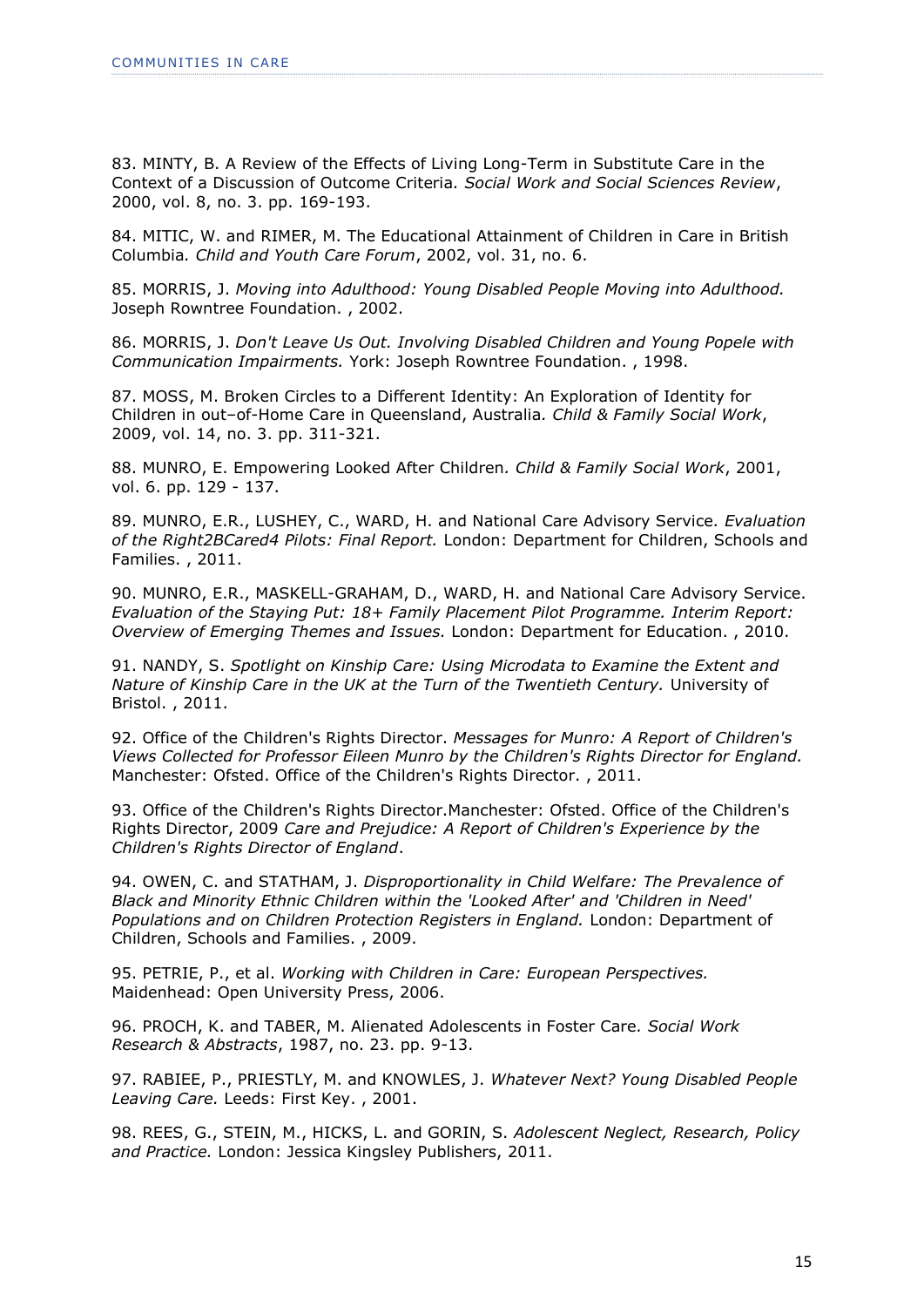99. REILLY, T. Transition from Care: Status and Outcomes of Youth Who Age Out of Foster Care*. Child Welfare*, 2003, vol. 82, no. 6. pp. 727-750.

100. RIDGE, T. and MILLAR, J. Excluding Children: Autonomy, Friendship and the Experience of the Care System*. Social Policy & Administration*, 2000, vol. 34, no. 2. pp. 160-175.

101. RITCHIE, C. Looked After Children: Time for Change?*. British Journal of Social Work*, 2005, vol. 35, no. 5. pp. 761 - 767.

102. RUTTER, M. Resilience Concepts and Findings: Implications for Family Therapy*. Journal of Family Therapy*, 1999, vol. 21. pp. 119-144.

103. SCANNAPIECO, M., CONNELL-CARRICK, K. and PAINTER, K. In their Own Words: Challenges Facing Youth*. Child and Adolescent Social Work Journal*, 2007, vol. 24. pp. 423-435.

104. SCHOFIELD, G. Resilience and Family Placement A Lifespan Perspective*. Adoption & Fostering*, 2001, vol. 25, no. 3.

105. SCHOON, I. and BARTLEY, M. The Role of Human Capability and Resilience*. The Psychologist*, 2008, vol. 21, no. 1. pp. 24 - 27.

106. SCOURFIELD, J., DICKS, B., DRAKEFORD, M. and DAVIES, A. *Children, Place and Identity: Nation and Locatily in Middle Childhood.* London: Routledge, 2006.

107. SEAMAN, P., et al. *Findings: Parenting and Children's Resilience in Disadvantaged Communities.* Joseph Rowntree Foundation. , 2006.

108. SEITA, J.R. In our Best Interest: Three Necessary Shifts for Child Welfare Workers and Children*. Child Welfare*, Jan, 2000, vol. 79, no. 1. pp. 77-92 ISSN 00094021.

109. SELWYN, J. Pathways to Adoption for Minority Ethnic Children in England – Reasons for Entry to Care*. Child & Family Social Work*, 2011, vol. 16. pp. 276-286.

110. SELWYN, J., SAUNDERS, H. and FARMER, E. The Views of Children and Young People on being Cared for by an Independent Foster-Care Provider*. British Journal of Social Work*, 2010, vol. 40. pp. 696-713.

111. SILK, J., et al. Neighborhood Cohesion as a Buffer Against Hostile Maternal Parenting*. Journal of Family Psychology*, 2004, vol. 18, no. 1. pp. 135-146.

112. SINCLAIR, I. *Stability and Well-being in the Care System.* NICE, London. , 2008.

113. SINCLAIR, I., BAKER, C., LEE, J. and GIBBS, I. *The Pursuit of Permanence: A Study of the English Care System.* London: Jessica Kingsley, 2007.

114. SINCLAIR, I. and GIBBS, I. *Children's Homes: A Study in Diversity.* London: Wiley, 1998.

115. SMITH, T. Neighbourhood and Preventive Strategies with Children and Families: What Works?*. Children and Society*, 1999, vol. 13. pp. 265 - 277.

116. STEIN, M. Increasing the Number of Care Leavers in "Settled, Safe Accommodation, 2010.

117. STEIN, M. *Quality Matters in Children's Services: Messages from Research.* London: Jessica Kingsley. , 2009.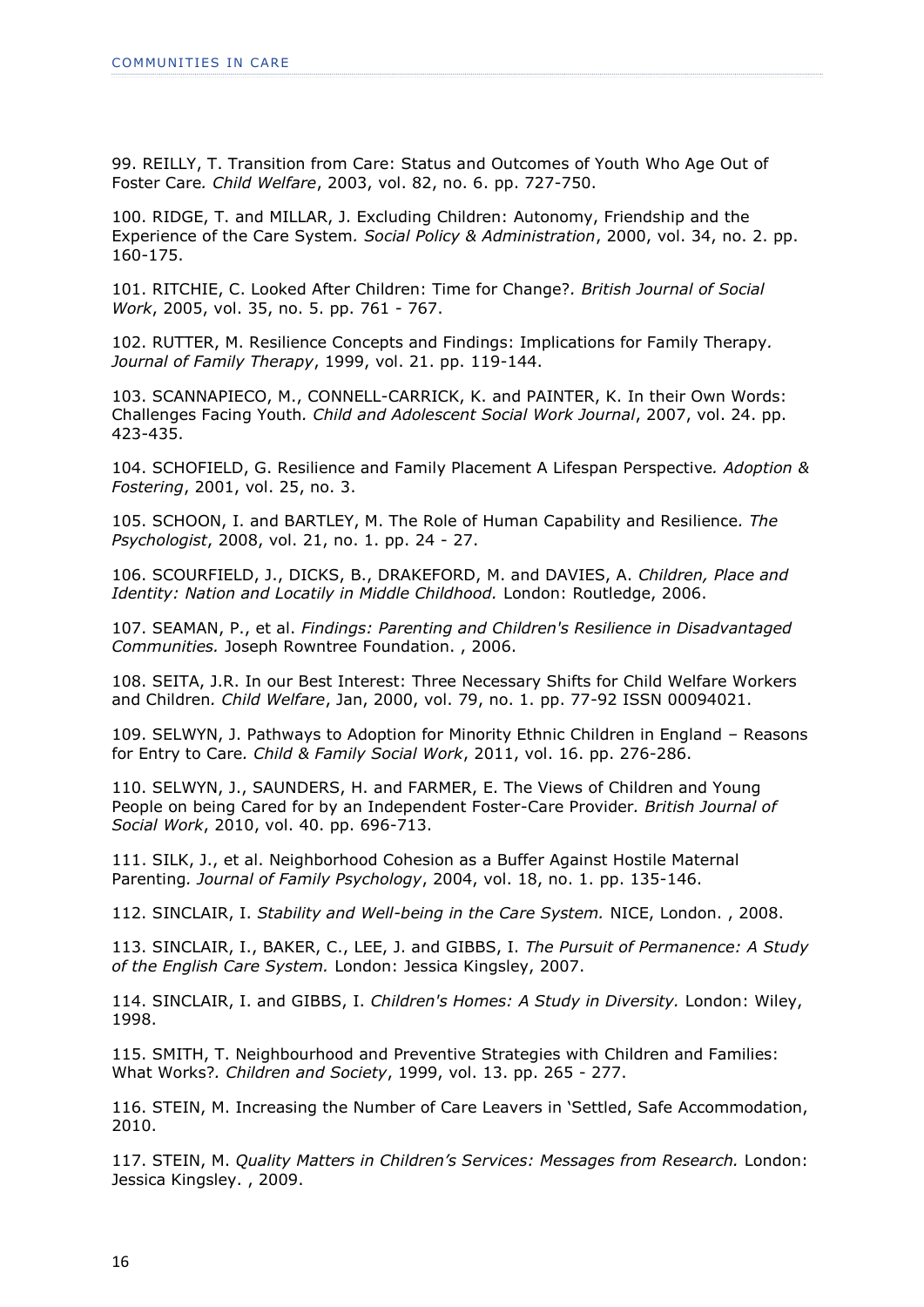118. STEIN, M. Missing Years of Abusse in Children's Homes*. Child and Family Social Work*, 2006, vol. 11, no. 1. pp. 11-21.

119. STEIN, M. *Resilience and Young People Leaving Care: Overcoming the Odds.* Joseph Rowntree Foundation. , 2005.

120. STOTT, T. and GUSTAVSSON, N. Balancing Permanency and Stability for Youth in Foster Care*. Children and Youth Services Review*, 2010, vol. 32, no. 4. pp. 619-625.

121. SWISHER, R. Neighborhoods and Youth: How Neighborhood Demographics and Social Processes Affect Youth Outcomes*. Prevention Researcher*, 04, 2008, vol. 15, no. 2. pp. 7-11 ISSN 1086-4385.

122. THOMAS, J., et al. *Targeted Youth Support: Rapid Evidence Assessment of Effective Early Interventions for Youth at Risk of Future Poor Outcomes.* EPPI-Centre. , 2008.

123. THOMAS, N. and PERCY-SMITH, B. 'It's about Changing Services and Building Relationships": Evaluating the Development of Children in Care Councils*. Child and Family Social Work*, 2011.

124. TÖRRÖNEN, M. Community in a Children's Home*. Child & Family Social Work*, 05, 2006, vol. 11, no. 2. pp. 129-137 ISSN 13567500.

125. TROUT, A.L., et al. The Departure Status of Youth from Residential Group Care: Implications for Aftercare*. Journal of Childhood & Family Studies*, 2010, vol. 19. pp. 67- 78.

126. VALENTINE, G. and HOLLOWAY, S.L. Cyberkids: Children"s Social Networks, "Virtual Communities", and Online Spaces*. Annals of the Association of American Geographers*, 2002, vol. 92, no. 2. pp. 302 - 319.

127. WARD, H., SKUSE, T. and MUNRO, E. 'the Best of Times, the Worst of Times' Young People's Views of Care and Accommodation*. Adoption and Fostering Journal*, 2005, vol. 29, no. 1. pp. 8-17.

128. WEARE, K. and GRAY, G. *What Works in Developing Children's Emotional and Social Competence and Wellbeing?* London, Department for Children, Schools and Families. , 2003.

129. WHITAKER, D., ARCHER, L. and HICKS, L. *Working in Children's Homes, Challenges and Complexities.* Chichester: Wiley, 1998.

130. WINCHESTER, R. Let's Hear from the Experts; Children in Care are Giving their Views on how it Feels to be in the Looked-After System and what they Want from it. *Community Care*, 2003, no. Features; Young People. pp. 26.